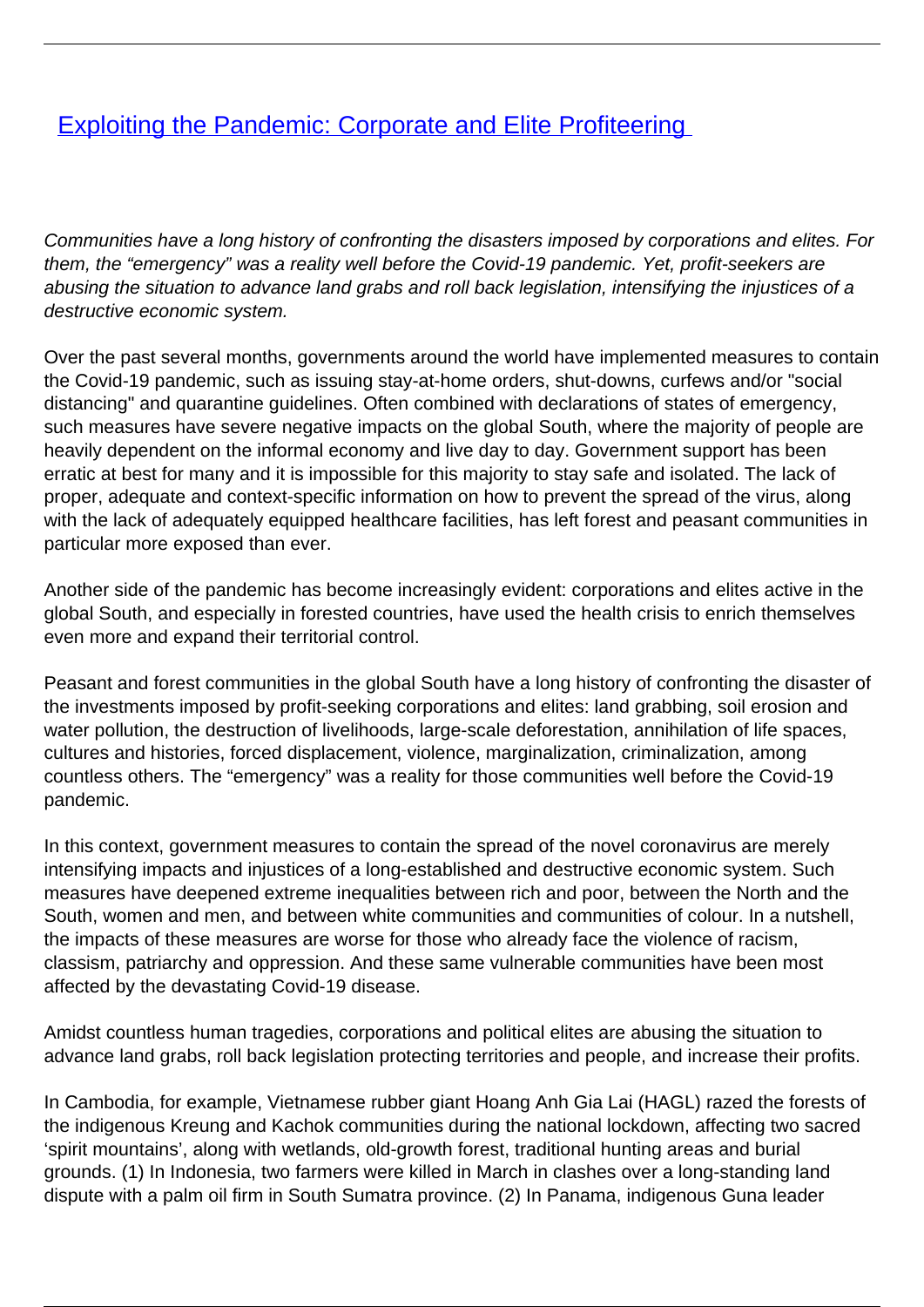Rengifo Navas condemned the increase in land invasions and mining exploitation, as well as illegal logging and hunting in many comarcas (indigenous territories) during the lockdown. (3) The Indigenous Wampi People in Peru filed a lawsuit against representatives of the GeoPark oil company, arguing that it threatened the health and well-being of the Wampi by allowing unauthorized oil workers to enter their Autonomous Territory. (4) In Uganda, agro-industrial companies backed by police and military forces have forcefully dispossessed more than two dozen small-scale farmers despite a government order to stop land evictions during the Covid-19 lockdown. (5) Meanwhile, a joint venture owned by mining giants Alcoa and Rio Tinto in Guinea backed by the World Bank, relocated more than a hundred families in order to expand a bauxite mine during the governmentimposed lockdown. Villagers were moved to a previously-mined hilltop location that lacked adequate housing, water and sanitation, and where arable land was insufficient and livelihood opportunities largely absent. (6) And the list goes on and on.

To make matters worse, the threats, violence, criminalization, persecution and harassment that peasant and forest communities resisting destructive operations in their territories faced before the pandemic, have continued apace during the lockdowns. In fact, confinement is a real risk for community activists given that remaining in one place makes them easily identifiable and vulnerable to potential aggressors. In many countries, an already insufficient level of state protection of activists has diminished significantly, greatly increasing their vulnerability. Colombia alone witnessed a 53% rise in assassinations of social leaders between January and April 2020. (7)

On top of this, national governments put the well-being of corporations before that of their citizens, ever obedient as they are to corporate lobbyists, who have been particularly active during this period.

The oil and gas sector is among those most aggressively demanding (lobbying for) both financial support and deregulation, according to InfluenceMap, which tracks and measures corporate influence over climate change policy. (8)

Governments in several countries have excluded so-called "essential services" from lockdown restrictions. These included mining, fossil fuel, palm oil and timber plantation companies. From Bolivia to South Africa to Malaysia, workers have been forced to risk their health and the well-being of their families and communities living in close proximity to the corporate operations. These "exceptions" have nothing to do with providing "essential services" to society during a lockdown. They are designed to sustain corporate profits.

Despite this trend of prioritizing corporations and foreign investments, governments could well soon be facing a flood of lawsuits from corporations demanding compensation for measures taken during the pandemic. From private water companies to highway toll firms or utility businesses, the trade deals and agreements for international investments expose governments to litigation even during a global pandemic, simply because corporate profits are placed at risk. (9)

## **The World Bank and the International Monetary Fund (IMF) also take advantage of the pandemic to advance their agendas**

Despite the damage that the World Bank and the IMF have caused, particularly across the global South, by imposing neoliberal policies, structural adjustment plans and loan conditionalities, they are now portraying themselves as "experts", standing ready to guide the world through the Covid-19 crisis. (10)

These multilateral organizations seek to play a major role in the national governments' decision-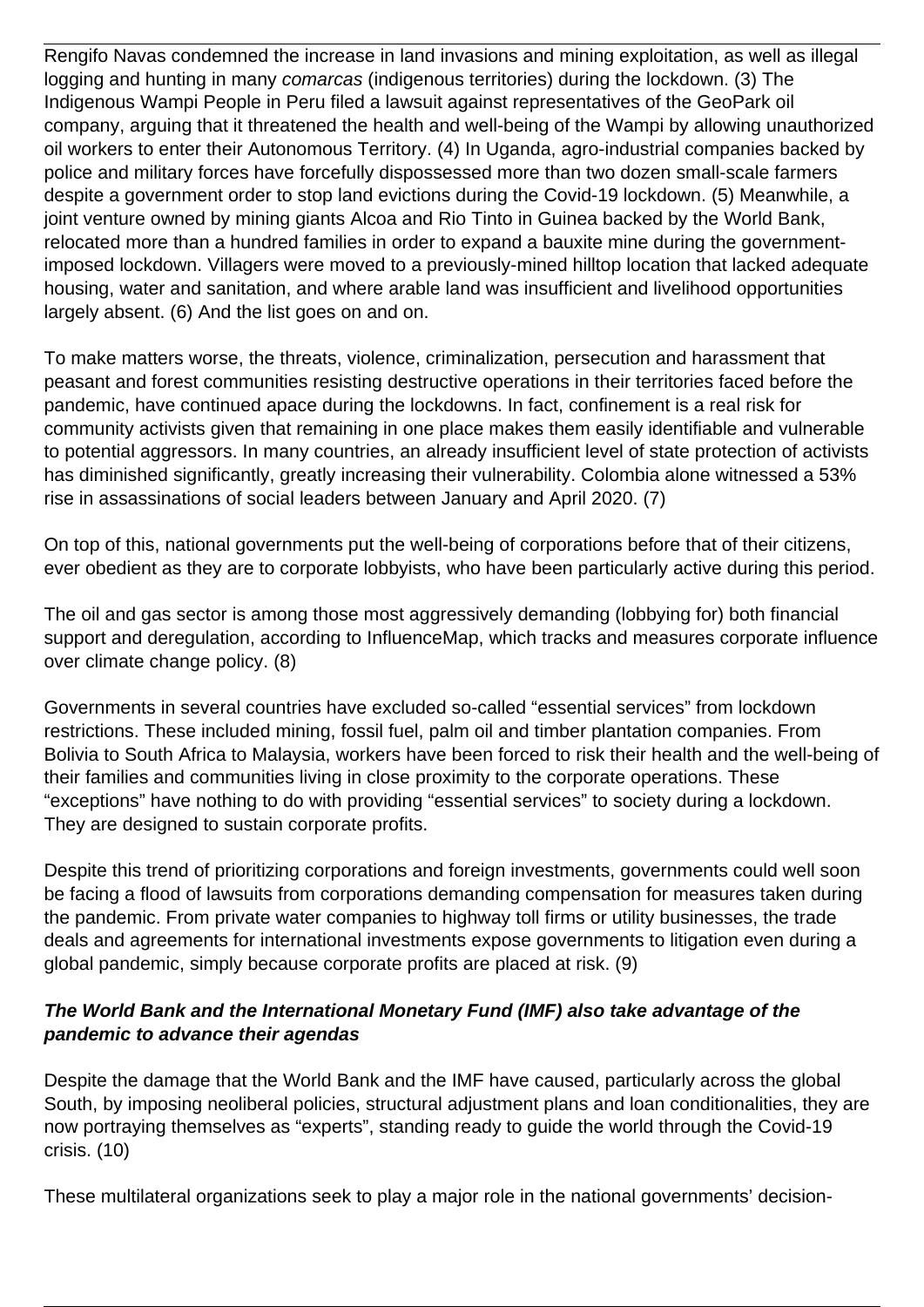making processes with respect to the economic direction that countries will take. Yet, both have always played a key role in facilitating privatization, the far-reaching and destructive activities of corporations, the financialization of nature, and the debilitation of national welfare safety nets including the now so evidently dysfunctional public health systems, among many others. They are, in other words, key allies in the corporate quest for ever-increasing profits.

The IMF has responded to requests for emergency aid from over 80 countries. However, the few loans that have been granted are tied to controversial conditionalities (that is, domestic reforms that must be introduced before funding is released). These reforms include further weakening of labour protections and promoting privatizations. (11) For its part, the World Bank is "assisting" 100 countries in their fight against Covid-19. However, much of this support has gone to the Bank's private-sector clients, and no provisions have been made to ensure that healthcare financing will not support privatization of such provision, which has been a notorious policy of the World Bank in the past. (12)

## **But extraordinary things happen**

Clearly, most of the pandemic responses provided by national governments and financial institutions are not about taking care of people or workers, but about helping companies and shoring up neoliberal economies. It is also clear that the Covid-19 pandemic is not an isolated event: the capitalist-patriarchal, classist and racist system that dominates our respective societies is as much part of the current emergency situation as is the novel coronavirus itself.

And it is largely the same people who have felt the most terrible and damaging impacts of this profitseeking system, who are now ensuring that no-one is left behind. Extraordinary things are happening among neighbourhoods and communities. From peasant movements distributing free-food to those in need to community-based initiatives designed to halt the spread of the virus, to communal meals prepared and distributed on the streets and self-organized community markets that while allowing for social distancing provide healthy food and basic needs.

If we want this crisis to be a turning point towards socially and ecologically just societies, along with collective responses to restart economies that place the well-being of ordinary people before that of corporate profits, the pandemic has to be understood as a symptom of an emergency that the majority of the world's population has been experiencing for way too long.

In the months leading up to the Covid-19 outbreak, millions of people throughout Chile rose up to protest the harsh and brutal impacts of neoliberal policy on that particular society. A graffiti message painted on a city wall during that time certainly holds true today: "We can't return to normal, because the normal that we had was precisely the problem."

(1) EcoBusiness, [Vietnamese rubber giant razes indigenous lands as Cambodian government](https://wrm.us9.list-manage.com/track/click?u=f91b651f7fecdf835b57dc11d&id=d769c145b9&e=08ad7e6520) [grapples with legacy land issues](https://wrm.us9.list-manage.com/track/click?u=f91b651f7fecdf835b57dc11d&id=d769c145b9&e=08ad7e6520), June 2020

(2) Farmlandgrab, [Land conflicts flare across South-East Asia during coronavirus lockdowns](https://wrm.us9.list-manage.com/track/click?u=f91b651f7fecdf835b57dc11d&id=0e42a87bcb&e=08ad7e6520), May 2020

(3) Servindi, [Indígenas de Mesoamérica: "Vivimos una nueva ola de colonialismo",](https://wrm.us9.list-manage.com/track/click?u=f91b651f7fecdf835b57dc11d&id=c5a4964760&e=08ad7e6520) June 2020

(4) Servindi, [Gobierno Wampis denuncia penalmente a funcionarios de GeoPark,](https://wrm.us9.list-manage.com/track/click?u=f91b651f7fecdf835b57dc11d&id=e25d9ade30&e=08ad7e6520) June 2020

(5) Witness Radio, [Multinationals use COVID-19 crisis to violently grab land of poor communities with](https://wrm.us9.list-manage.com/track/click?u=f91b651f7fecdf835b57dc11d&id=9fb3f6eb0b&e=08ad7e6520) [impunity](https://wrm.us9.list-manage.com/track/click?u=f91b651f7fecdf835b57dc11d&id=9fb3f6eb0b&e=08ad7e6520), April 2020

(6) IDI, [World Bank-Backed Rio Tinto-Alcoa Joint Venture Relocates Guinean Village During](https://wrm.us9.list-manage.com/track/click?u=f91b651f7fecdf835b57dc11d&id=de7a7a5220&e=08ad7e6520) [Covid-19 Lockdown,](https://wrm.us9.list-manage.com/track/click?u=f91b651f7fecdf835b57dc11d&id=de7a7a5220&e=08ad7e6520) June 2020

(7) International Land Coalition, [Land Defenders can't Catch a Break from Violence during Covid-19;](https://wrm.us9.list-manage.com/track/click?u=f91b651f7fecdf835b57dc11d&id=04aca576b2&e=08ad7e6520)